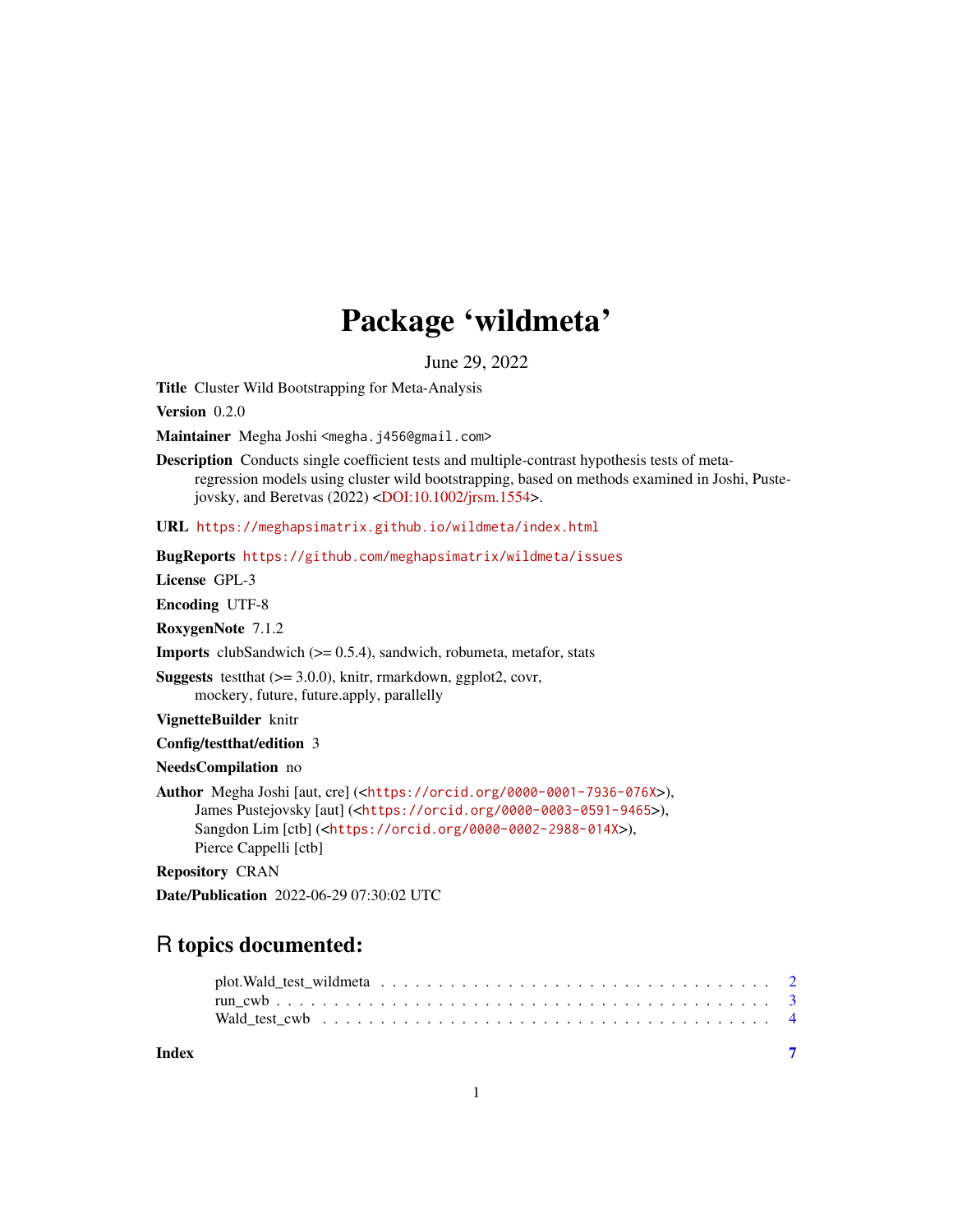```
plot.Wald_test_wildmeta
```
*Plot distribution of bootstrap test statistics*

#### Description

Creates a density plot showing the distribution of bootstrap test statistics.

#### Usage

```
## S3 method for class 'Wald_test_wildmeta'
plot(x, ...)
```
#### Arguments

|          | Results from Wald test cwb function                            |
|----------|----------------------------------------------------------------|
| $\cdots$ | Any other arguments to be passed to $ggplot2::geom\_density()$ |

#### Value

A ggplot2 density plot.

#### Examples

```
data("SATcoaching", package = "clubSandwich")
library(clubSandwich)
library(robumeta)
full_model <- robu(d \sim \emptyset + study_type + hrs + test,studynum = study,
                   var.eff.size = V,
                   small = FALSE,data = SATcoaching)
res <- Wald_test_cwb(full_model = full_model,
                     constrains = constant\_equal(1:3),
                     R = 99if (requireNamespace("ggplot2", quietly = TRUE)) {
plot(res, fill = "darkred", alpha = 0.5)
}
```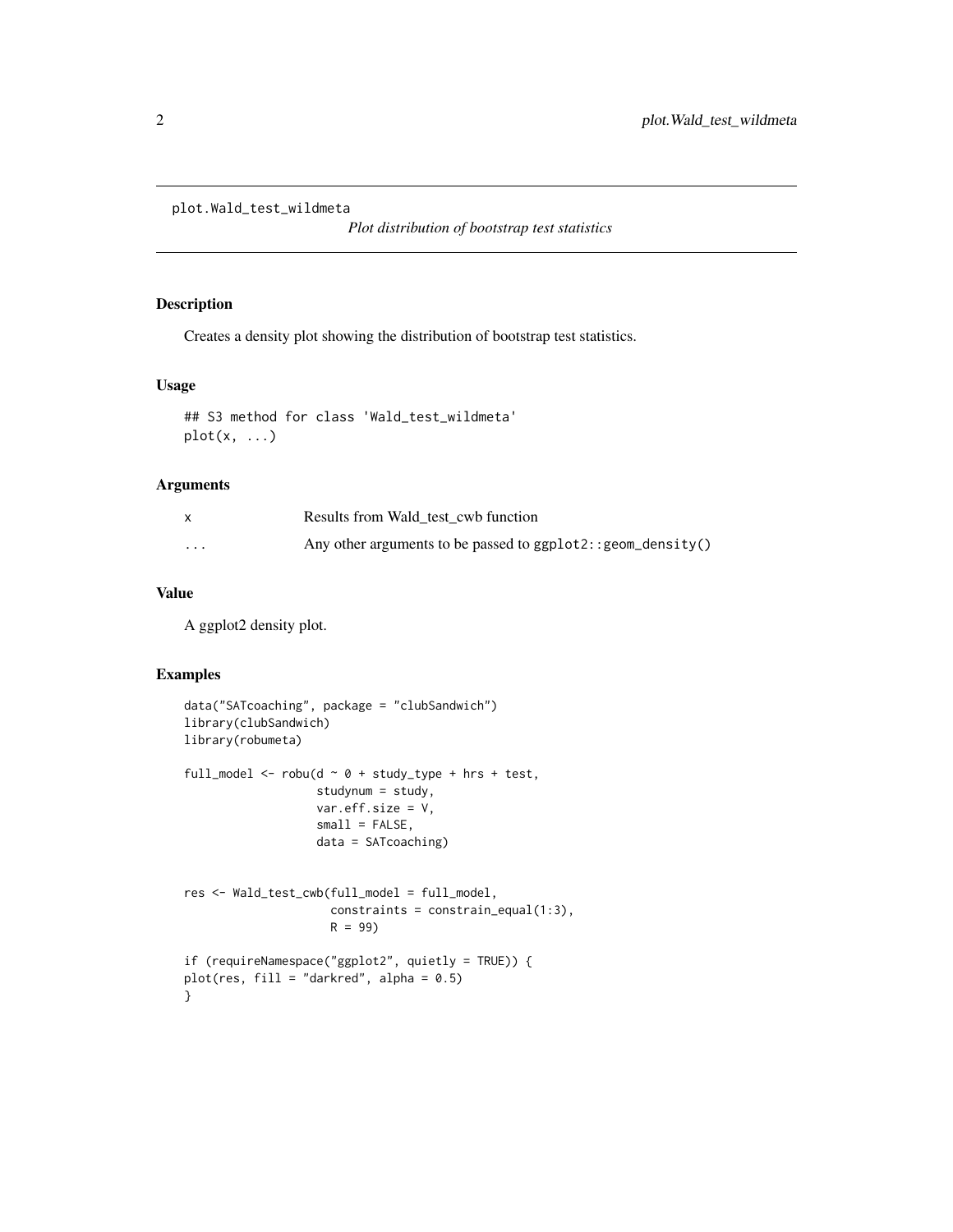<span id="page-2-0"></span>run\_cwb *Calculate bootstrap outcomes or test statistics using cluster wild bootstrapping*

#### Description

Calculate bootstrap outcomes or test statistics using cluster wild bootstrapping for meta-analytic models fit using robumeta::robu() and metafor::rma.mv().

#### Usage

```
run_cwb(
 model,
 cluster,
 R,
 f = NULL,...,
  auxiliary_dist = "Rademacher",
  adjust = "CR0",
  simplify = FALSE,
  seed = NULL,
  future_args = NULL,
  future_f_args = NULL
)
```
#### Arguments

| model        | Fitted robumeta::robu() or metafor::rma.mv() model. For cluster wild boot-<br>strapping, a null model is recommended, with null model indicating a model<br>containing all variables except the ones being tested.                                                                                                                                                                                                                            |
|--------------|-----------------------------------------------------------------------------------------------------------------------------------------------------------------------------------------------------------------------------------------------------------------------------------------------------------------------------------------------------------------------------------------------------------------------------------------------|
| cluster      | Vector indicating which observations belong to the same cluster.                                                                                                                                                                                                                                                                                                                                                                              |
| R            | Number of bootstrap replications.                                                                                                                                                                                                                                                                                                                                                                                                             |
| $\mathsf{f}$ | Optional function to be used to calculate bootstrap test statistics based on the<br>bootstrapped outcomes. If f is NULL (the default), this function returns a list<br>containing bootstrapped outcomes.                                                                                                                                                                                                                                      |
| $\ddots$     | Optional arguments to be passed to the function specified in f.                                                                                                                                                                                                                                                                                                                                                                               |
|              | auxiliary_dist Character string indicating the auxiliary distribution to be used for cluster wild<br>bootstrapping, with available options: "Rademacher", "Mammen", "Webb six",<br>"uniform", "standard normal". The default is set to "Rademacher." We recom-<br>mend the Rademacher distribution for models that have at least 10 clusters. For<br>models with less than 10 clusters, we recommend the use of "Webb six" distri-<br>bution. |
| adjust       | Character string specifying which small-sample adjustment should be used to<br>multiply the residuals by. The available options are "CRO", "CR1", "CR2",<br>"CR3", or "CR4", with a default of "CRO".                                                                                                                                                                                                                                         |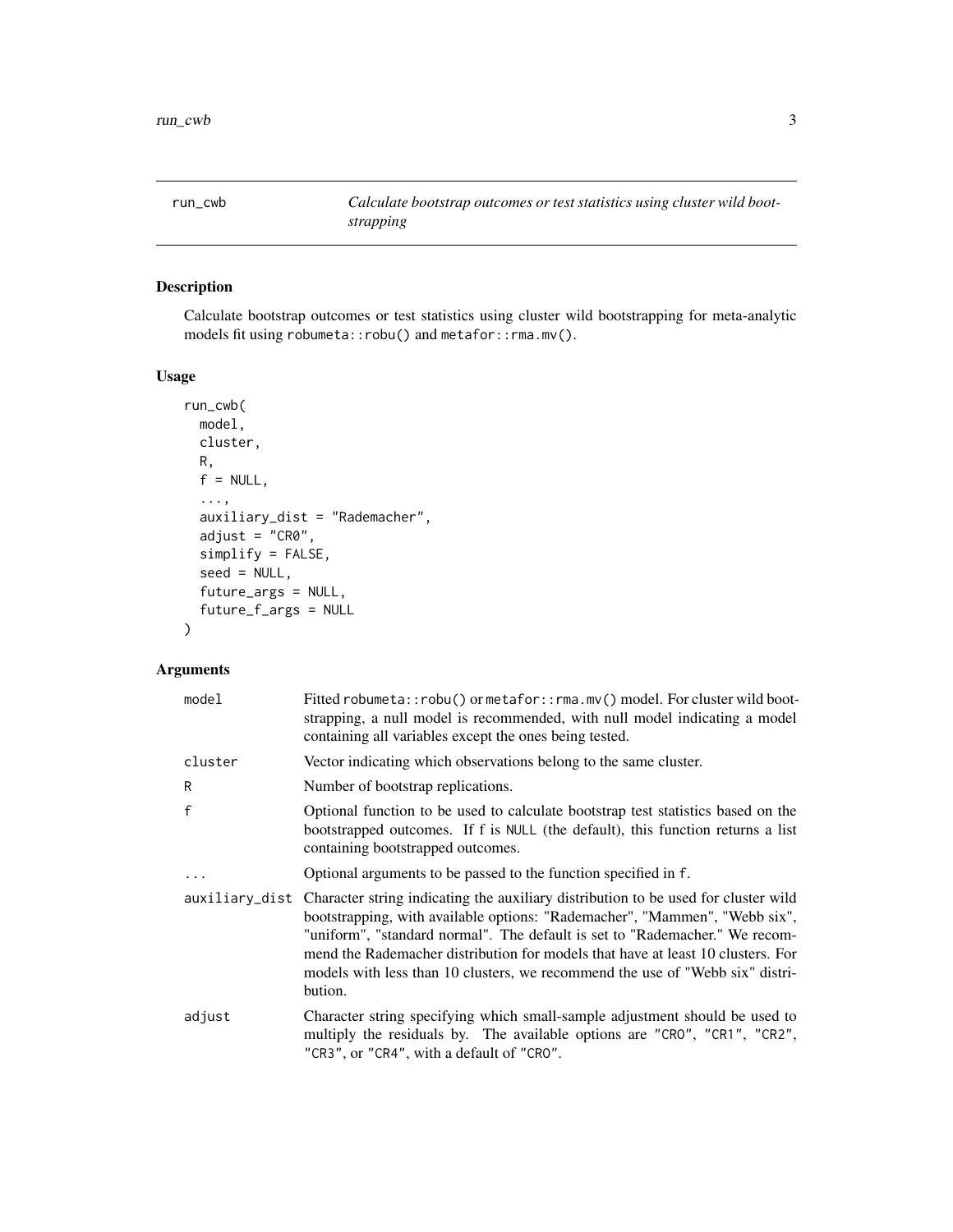<span id="page-3-0"></span>

| simplify      | Logical, with TRUE indicating the bootstrapped outcomes or F statistics will be<br>simplified to a vector or matrix and FALSE (the default) indicating the results<br>will be returned as a list.                                      |
|---------------|----------------------------------------------------------------------------------------------------------------------------------------------------------------------------------------------------------------------------------------|
| seed          | Optional seed value to ensure reproducibility.                                                                                                                                                                                         |
| future_args   | Optional list of additional arguments passed to the future $\angle$ *() functions used<br>in calculating results across bootstrap replications. Ignored if the future apply<br>package is not available.                               |
| future_f_args | Optional list of additional arguments passed to the future_*() function used in<br>calculating f results (but not bootstrap outcome vectors) across bootstrap repli-<br>cations. Ignored if the future apply package is not available. |
|               |                                                                                                                                                                                                                                        |

#### Value

A list or matrix containing either the bootstrapped outcomes or bootstrapped test statistics.

#### Examples

```
library(clubSandwich)
library(robumeta)
model \leq robu(d \sim 0 + study_type + hrs + test,
             studynum = study,
              var.eff.size = V,
              small = FALSE,
              data = SATcoaching)
bootstraps <- run_cwb(
  model = model,
 cluster = model$data.full$study,
 R = 12,
  adjust = "CR2",simplify = FALSE
)
bootstraps
```
Wald\_test\_cwb *Calculate p-values with cluster wild bootstrapping for metaregression models.*

#### Description

Calculate p-values for single coefficient and multiple contrast hypothesis tests using cluster wild bootstrapping.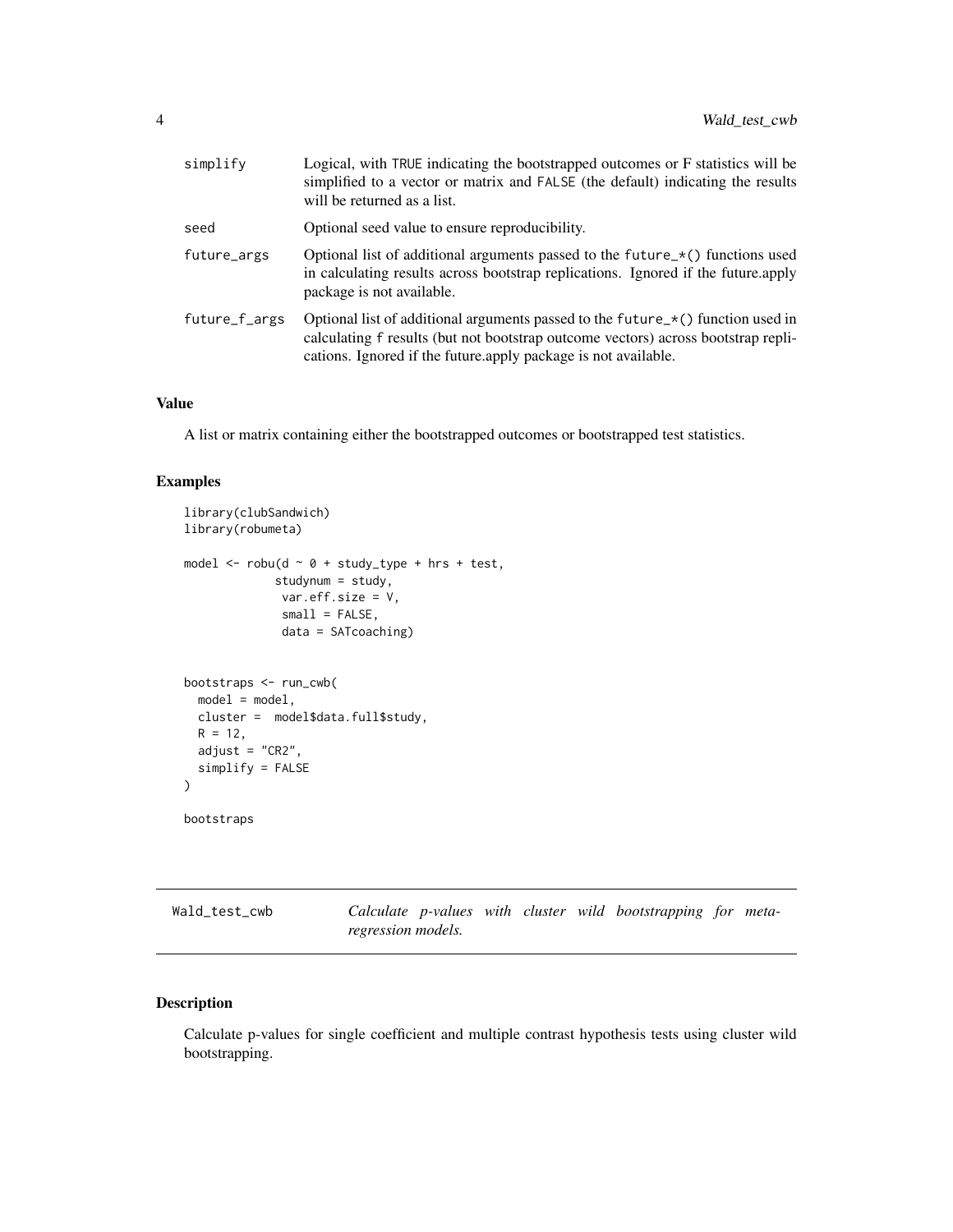#### Wald\_test\_cwb 5

#### Usage

```
Wald_test_cwb(
  full_model,
  constraints,
  R,
 cluster = NULL,
  auxiliary_dist = "Rademacher",
  adjust = "CR0",
  type = "CRO",test = "Naive-F",
  seed = NULL,
  future_args = NULL
\mathcal{L}
```
### Arguments

| full_model  | Model fit using robumeta::robu() and metafor::rma.mv() that includes the<br>full set of moderators in the meta-regression model.                                                                                                                                                                                                                                                                                                              |
|-------------|-----------------------------------------------------------------------------------------------------------------------------------------------------------------------------------------------------------------------------------------------------------------------------------------------------------------------------------------------------------------------------------------------------------------------------------------------|
| constraints | A q X p constraint matrix be tested. Alternately, a function to create such a ma-<br>trix, specified using clubSandwich::constrain_equal() or clubSandwich::constrain_zero().                                                                                                                                                                                                                                                                 |
| R           | Number of bootstrap replications.                                                                                                                                                                                                                                                                                                                                                                                                             |
| cluster     | Vector of identifiers indicating which observations belong to the same cluster.<br>If NULL (the default), then the clustering variable will be inferred based on the<br>structure of full mod.                                                                                                                                                                                                                                                |
|             | auxiliary_dist Character string indicating the auxiliary distribution to be used for cluster wild<br>bootstrapping, with available options: "Rademacher", "Mammen", "Webb six",<br>"uniform", "standard normal". The default is set to "Rademacher." We recom-<br>mend the Rademacher distribution for models that have at least 10 clusters. For<br>models with less than 10 clusters, we recommend the use of "Webb six" distri-<br>bution. |
| adjust      | Character string specifying which small-sample adjustment should be used to<br>multiply the residuals by. The available options are "CRO", "CR1", "CR2",<br>"CR3", or "CR4", with a default of "CRO".                                                                                                                                                                                                                                         |
| type        | Character string specifying which small-sample adjustment is used to calculate<br>the Wald test statistic. The available options are "CRO", "CR1", "CR2", "CR3",<br>or "CR4", with a default of "CRO".                                                                                                                                                                                                                                        |
| test        | Character string specifying which (if any) small-sample adjustment is used in<br>calculating the test statistic. Default is "Naive-F", which does not make any<br>small-sample adjustment.                                                                                                                                                                                                                                                    |
| seed        | Optional seed value to ensure reproducibility.                                                                                                                                                                                                                                                                                                                                                                                                |
| future_args | Optional list of additional arguments passed to the future $\pm$ () functions used<br>in calculating results across bootstrap replications. Ignored if the future apply<br>package is not available.                                                                                                                                                                                                                                          |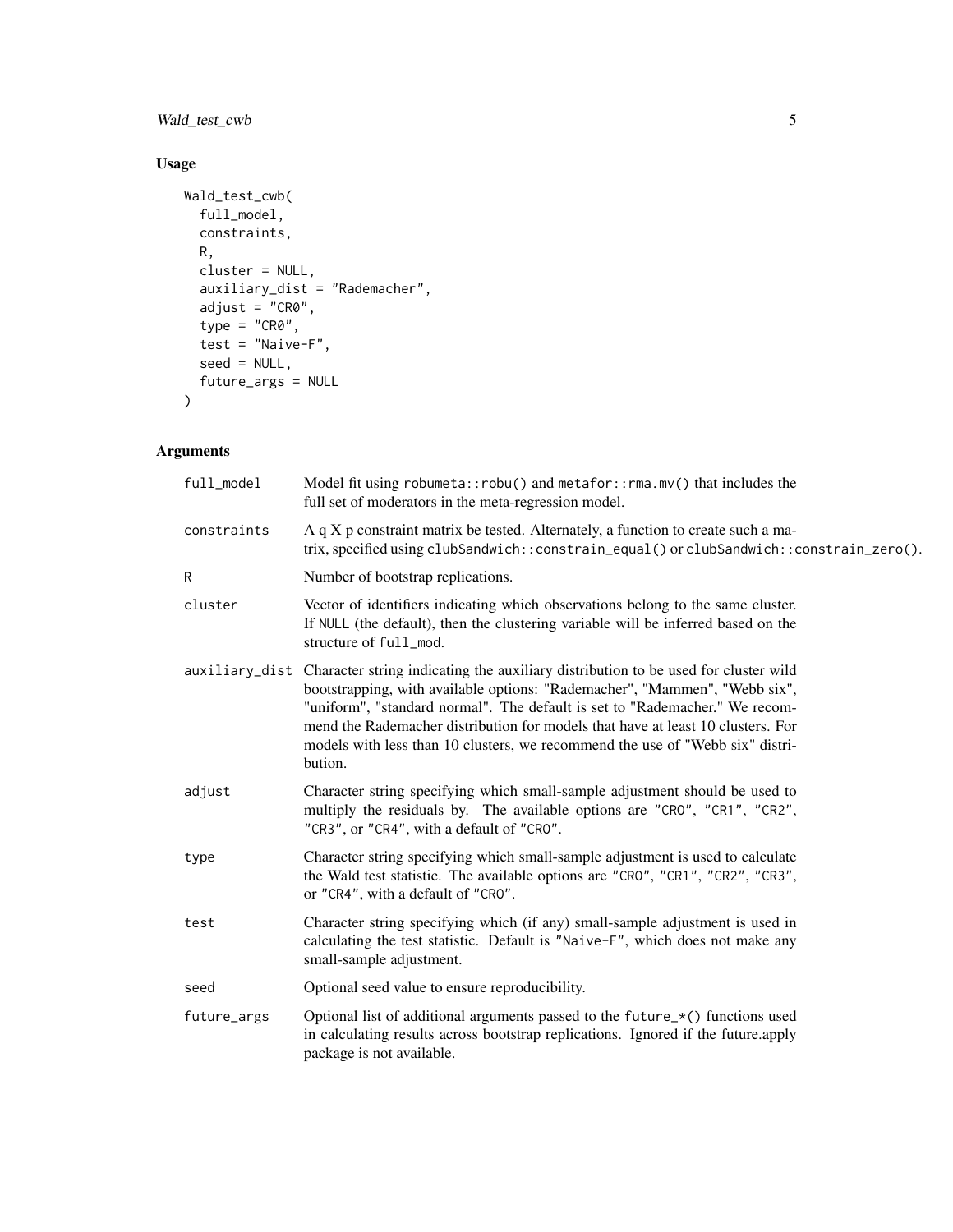#### Value

A data.frame containing the name of the test, the adjustment used for the bootstrap process, the type of variance-covariance matrix used, the type of test statistic, the number of bootstrap replicates, and the bootstrapped p-value.

#### Examples

```
library(clubSandwich)
library(robumeta)
model \le robu(d \sim 0 + study_type + hrs + test,
             studynum = study,
             var.eff.size = V,
              small = FALSE,
             data = SATcoaching)
C_mat <- constrain_equal(1:3, coefs = coef(model))
Wald_test_cwb(full_model = model,
              constraints = C_mat,
              R = 12# Equivalent, using constrain_equal()
Wald_test_cwb(full_model = model,
              constraints = constrain_equal(1:3),
              R = 12
```